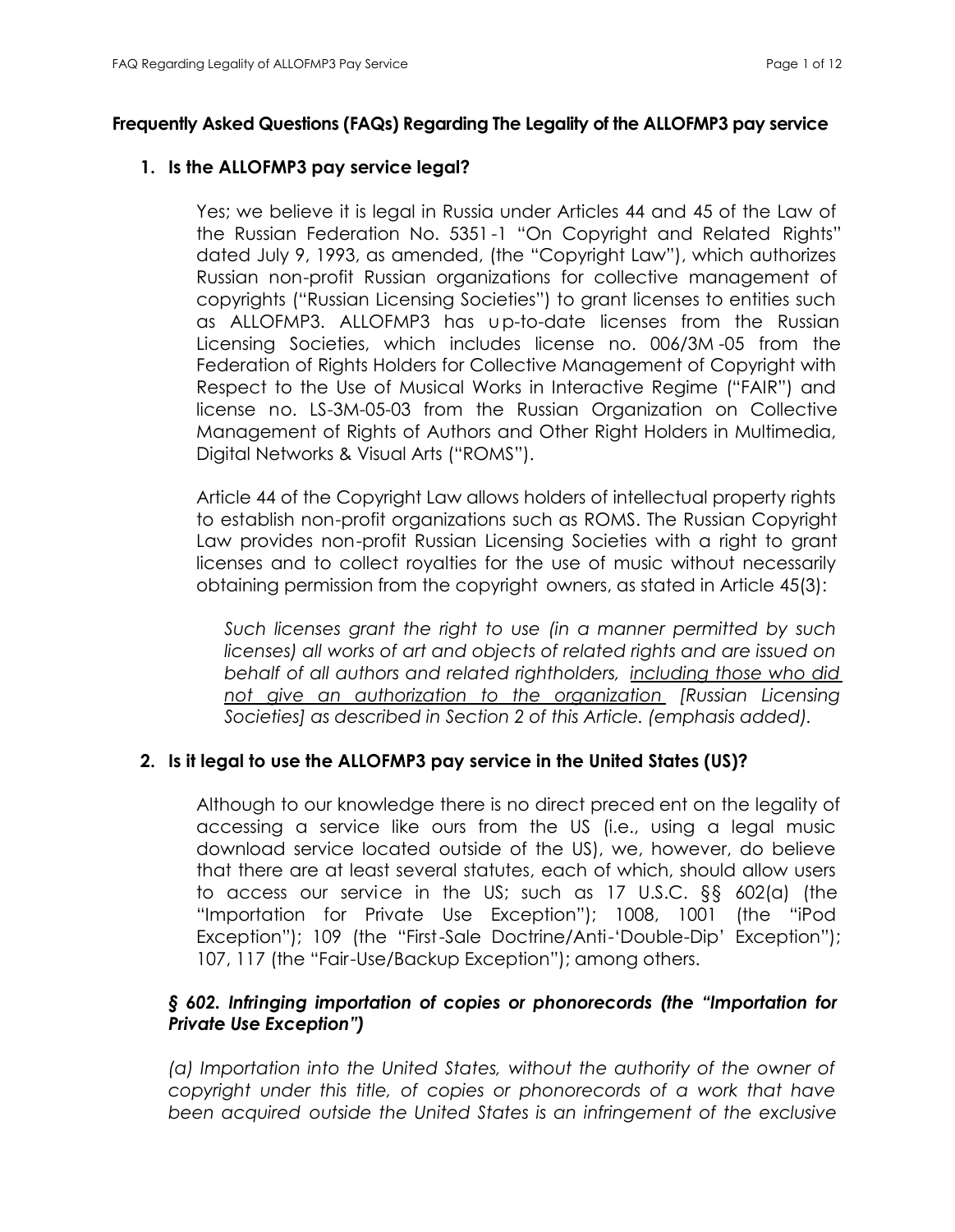*right to distribute copies or phonorecords under section 106, actionable under section 501. This subsection does not apply to — …*

 *(2) importation, for the private use of the importer and not for distribution, by any person with respect to no more than one copy or phonorecord of any one work at any one time, or by any person arriving from outside the United States with respect to copies or phonorecords forming part of such person's personal baggage … (emphasis added).*

Viewed one way, § 602(a)(2) says if you obtain a copy of music legally in a foreign country, there is a personal exemption to bring that copy into the US. So you should be OK if you buy a legal CD in Russia or some other country, and bring it back to the US. We think three examples may be helpful in understanding our view as to how this statute applies to the ALLOFMP3 service:

Example 1. If you were in Russia and used ALLOFMP3 to make a CD, which is legal for you to do in Russia (see t he answer to Question 1, above), and you then bring that legally procured CD back to the US for your own personal use, we see that as being within the scope and spirit of what is allowable under §602.

Example 2. If you were in Russia and used ALLOFMP3 to d ownload music to your iPod, which is legal for you to do in Russia, and you then bring that legally procured music back to the US for your own personal use, we see that as being within the scope and spirit of what is allowable under §602.

Example 3. If you owned an apartment in Moscow and another in New York, and if you downloaded music to your Moscow home computer from ALLOFMP3, which is legal to do in Russia, and then you later connect to your Moscow home computer from your home computer in New York so that you can move your legally obtained music to New York, we see that as being within the scope and spirit of what is allowable under §602.

As such, our view is that § 602 allows for the importing of a legally purchased music selection from a user's ALLOFM P3 space into their private music library. As part of the ALLOFMP3 service, with every download item you purchase, you also obtain personal space (for up to two weeks) from which you can download your selected items. As this is a user's personal space located on servers in Russia, the user's downloaded items are legally procured and held in that space under Russian Law. When a user selects to retrieve music from ALLOFMP3, it is not merely streamed, but it is downloaded by the user as the file is ultimately dislocated from the user's personal storage space in Russia and moved to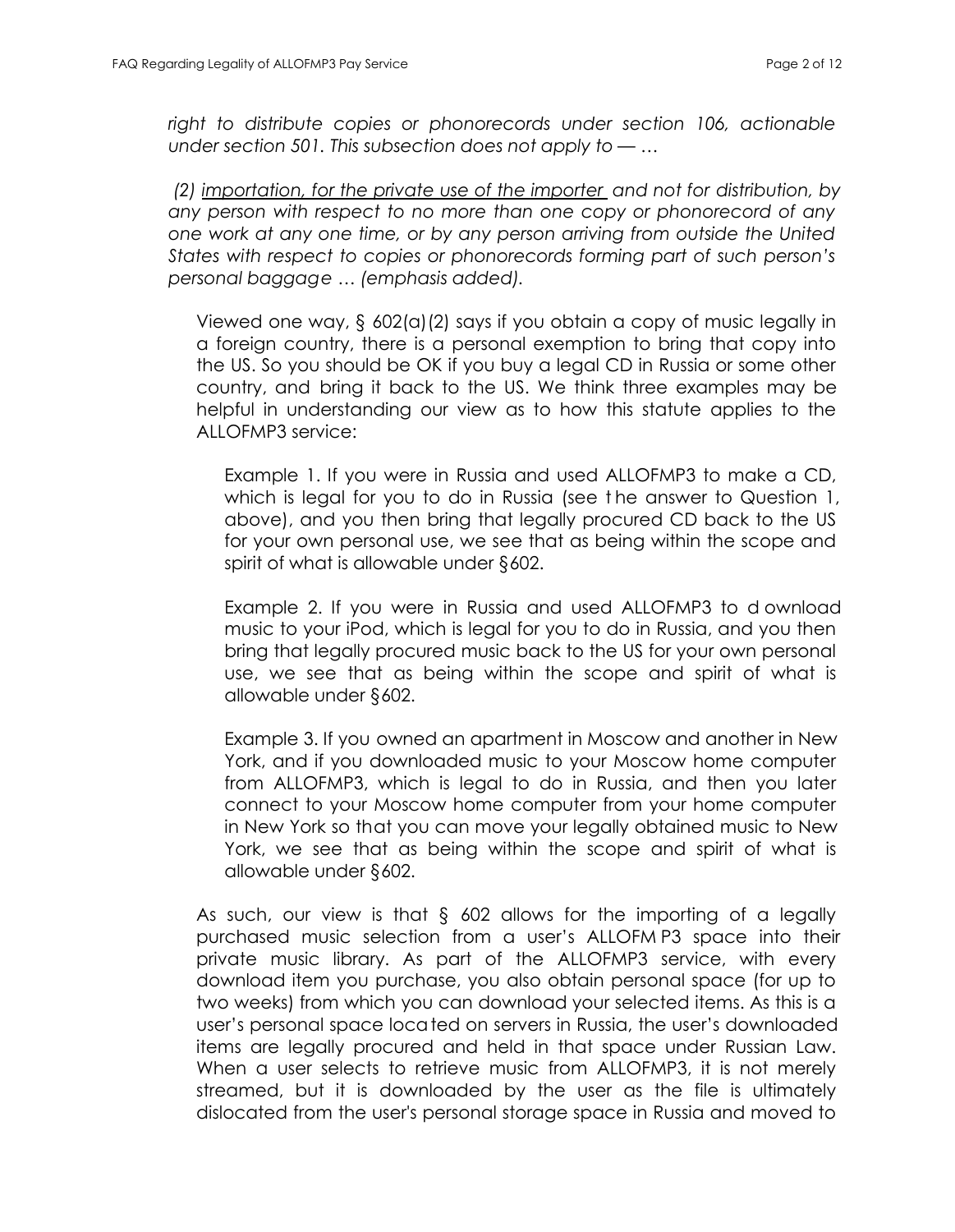the user's storage space in their personal library. It is important to note that when a user downloads music from ALLOFMP3, the music in their personal space on the ALLOFMP3 server in Russia is simultaneously deleted as soon as the download completes into the user's private music library; as such, there is only one copy of the work that exists.

## *§1008. Prohibition on certain infringement actions (the "iPod Exception")*

*No action may be brought under this title alleging infringement of copyright based on the manufacture, importation, or distribution of a digital audio recording device, a digital audio recording medium, an analog recording device, or an analog recording medium, or based on the noncommercial use by a consumer of such a device or medium for making digital musical recordings or analog musical recordings. (emphasis added).*

## *§ 1001. Definitions*

*… (2) A "digital audio interface device" is any machine or device that is designed specifically to communicate digital audio information and related interface data to a digital audio recording device through a nonprofessional interface. (emphasis added).*

*(3) A "digital audio recording device" is any machine or device of a type commonly distributed to individuals for use by individuals , whether or not included with or as part of some other machine or device, the digital recording function of which is designed or marketed for the primary purpose of, and that is capable of, making a digital audio copied recording for private use, except for… (emphasis added).*

Additionally, to the extent users download from ALLOFMP3 directly to their digital audio players (e.g., their iPod), it is our view that 17 U.S.C. § 1008 prevents infringement actions agai nst such users.

Viewed one way, § 1008 says if a consumer downloads music straight to their digital audio recording device (e.g., an iPod) through a digital audio interface (e.g., your computer, which is the only interface specifically made for digital audio devices like the iPod) for your noncommercial use, then no infringement action should be brought against you for such personal use. Unlike in A & M Records, Inc. v. Napster, Inc. , 239 F.3d 1004 (9th Cir. 2001), MP3 players such as the iPod are not gener al purpose computers, but are designed specifically for music, and as such, there is an argument that § 1008 would apply to protect those that download music from ALLOFMP3 directly to their MP3 player's storage space; i.e., users space-shift their music from their legal ALLOFMP3 space to their MP3 player. The case of the RIAA v. Diamond further supports the proposition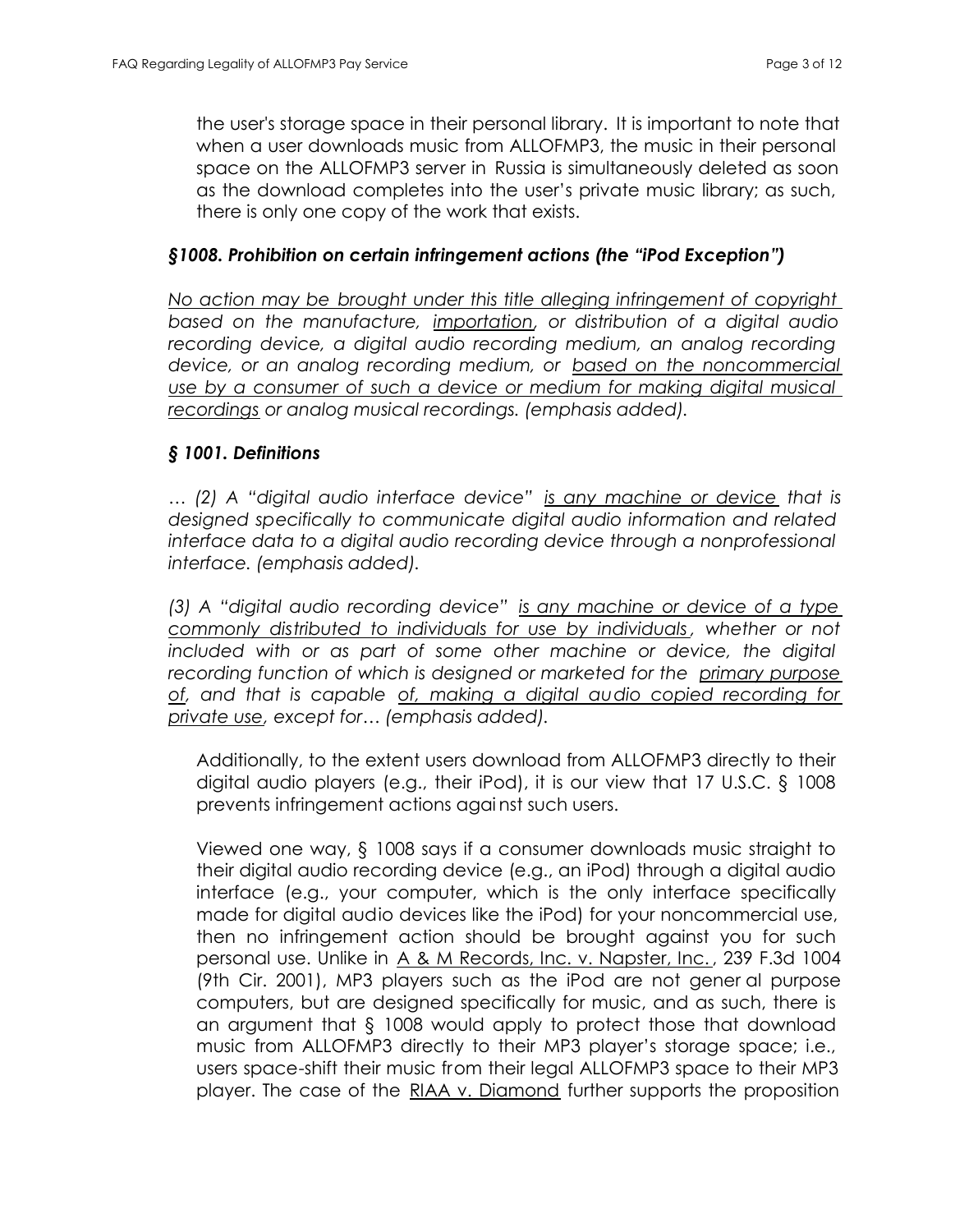of space-shifting a legal copy to a more portable device as being legal activity:

*In fact, the Rio's operation [which is an MP3 Player] is e ntirely consistent with the Act's main purpose--the facilitation of personal use. As the Senate Report explains, "[t]he purpose of [the Act] is to ensure the right of consumers to make analog or digital audio recordings of copyrighted music for their private, noncommercial use." S. Rep. 102 - 294 … The Rio merely makes copies in order to render portable, or "space-shift," those files that already reside on a user's hard drive. Recording Industry Association of America v. Diamond Multimedia Systems, Inc., 180 F.3d 1072, 1079 (9th Cir. 1999).*

## *§ 109. Limitations on exclusive rights: Effect of transfer of particular copy or phonorecord (the "First -Sale Doctrine/Anti-'Double-Dip' Exception")*

 *(a) Notwithstanding the provisions of section 106 (3), the owner of a particular copy or phonorecord lawfully made under this title , or any person authorized by such owner, is entitled, without the authority of the copyright owner, to sell or otherwise dispose of the possession of that copy or phonorecord. Notwithstanding the p receding sentence, copies or phonorecords of works subject to restored copyright under section 104A that are manufactured before the date of restoration of copyright or, with respect to reliance parties, before publication or service of notice under sectio n 104A (e), may be sold or otherwise disposed of without the authorization of the owner of the restored copyright for purposes of direct or indirect commercial advantage only during the 12 -month period beginning on … (emphasis added).*

With regard to 17 U.S.C. § 109 (a), in general, it is a codification of the first sale-doctrine. Loosely, it provides that if an individual lawfully obtains a copyrighted work, then the copyright owner cannot further restrain the subsequent distribution of the copyrighted work , and that work may be lawfully imported into the US. See 17 U.S.C. § 109(a). Or more simply put, once you buy a music CD, a copyright owner cannot stop you from selling that CD yourself; i.e., the copyright owner cannot "double dip."

As a user lawfully obtains a copy of music from ALLOFMP3 under Russian law in their personal space on our servers in Russia, our view is that no further authorization is required from the copyright owner under § 109(a) for the user to move that music into their personal music library. Again, it is important to note that when a user downloads music from ALLOFMP3, their copy in Russia is simultaneously deleted as soon as the download completes into their private music library, which exhausts the Russian copy.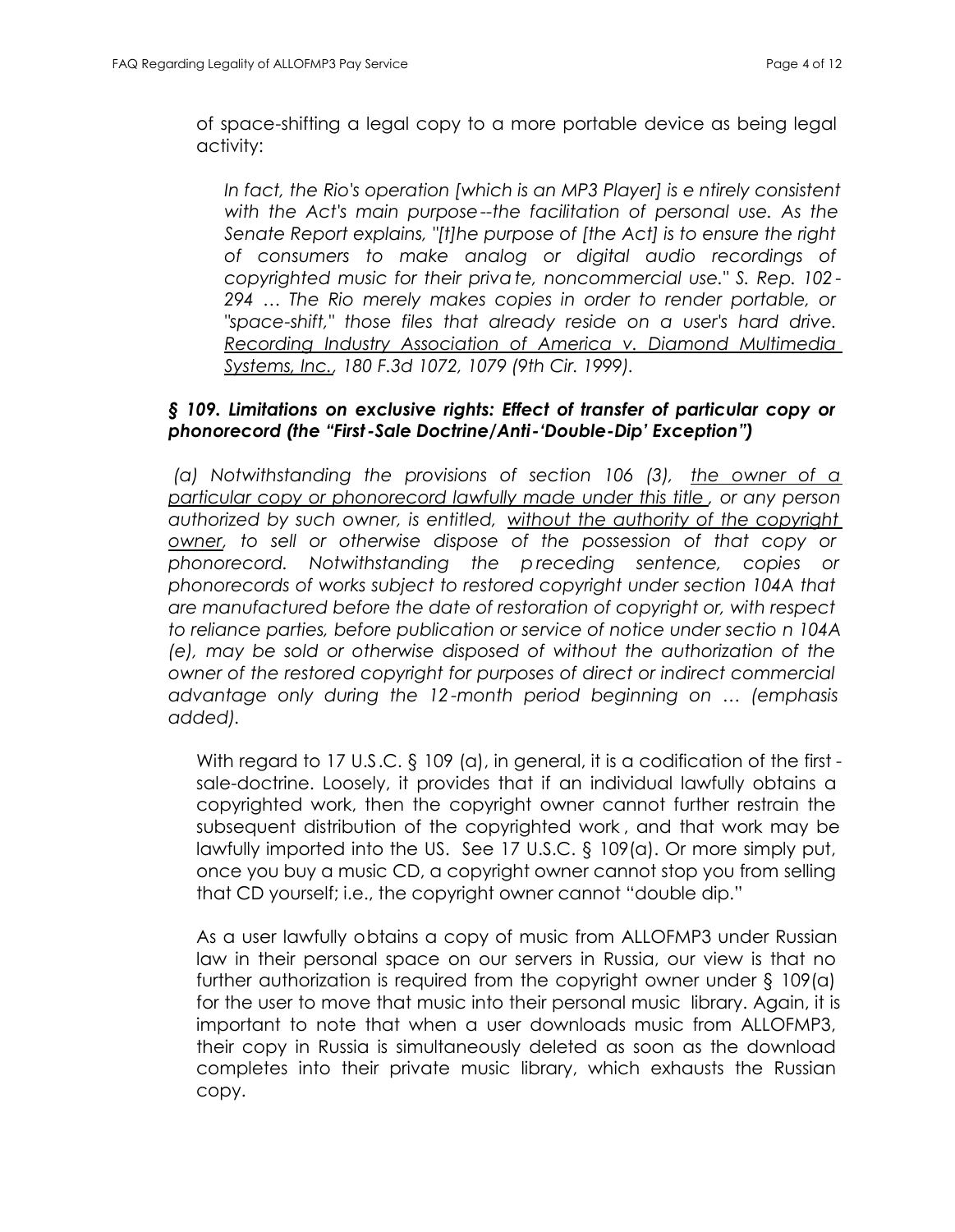### *§ 107. Limitations on exclusive rights: Fair use ("Fair Use Exception")*

*Notwithstanding the provisions of sections 106 and 106A, the fair use of a copyrighted work, including such use by reproduction in copies or phonorecords or by any other means specified by that section, for purposes such as criticism, comment, news reporting, teaching (including multiple copies for classroom use), scholarship, or research, is not an infringement of copyright. In determining whether the use made of a work in any particular case is a fair use the factors to be considered shall include —*

*(1) the purpose and character of the use, including whether such use is of a commercial nature or is for nonprofit educational purposes;*

*(2) the nature of the copyrighted work;*

*(3) the amount and substantiality of the portion used in relation to the copyrighted work as a whole; and*

*(4) the effect of the use upon the potential market for or value of the copyrighted work.*

*The fact that a work is unpublished shall not itself bar a finding of fair use if such finding is made upon consideration of all the above factors. (emphasis added).*

# *§ 117. Limitations on exclusive rights: Computer programs ("Backup Exception")*

*(a) Making of Additional Copy or Adaptation by Owner of Copy. Notwithstanding the provisions of sectio n 106, it is not an infringement for the owner of a copy of a computer program to make or authorize the making of another copy or adaptation of that computer program provided…*

 *(1) that such a new copy or adaptation is created as an essential step in the utilization of the computer program in conjunction with a machine and that it is used in no other manner, or*

*(2) that such new copy or adaptation is for archival purposes only and that all archival copies are destroyed in the event that continued possession of the computer program should cease to be rightful… (emphasis added).*

Finally, we believe that it is fair use under 17 U.S.C. §§ 107 and 117, among other sections of the statute for any user to make backup copies of their music. As the music obtained by the user in their personal space on the ALLOFMP3 servers in Russia was obtained legally, we believe it is only fair to allow users to backup copies of their MP3s. The purpose and character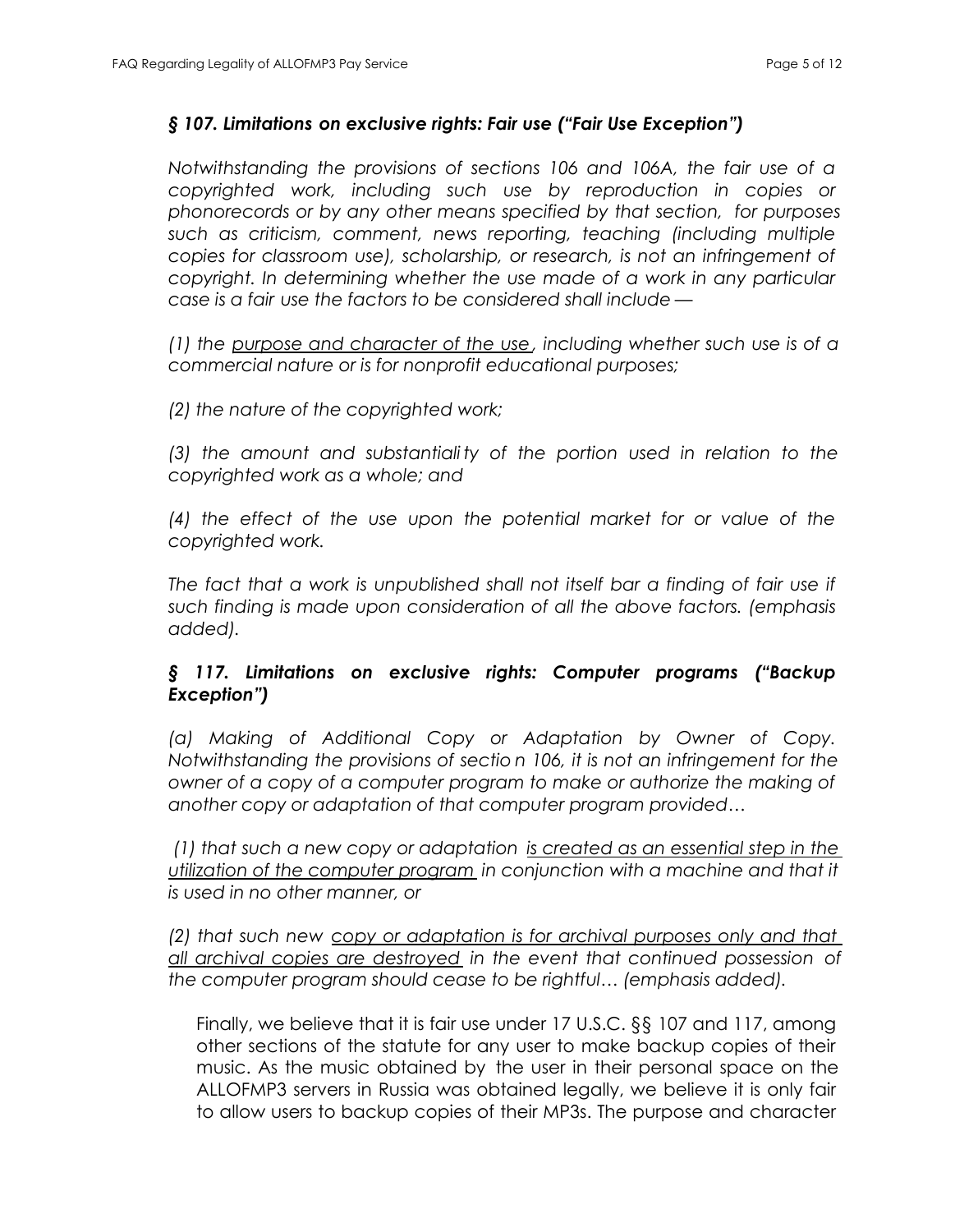of such a backup is not of a commercial nature or for the user's pr ofit; instead, it is merely for their private use and security. Also, the act of backing-up does not affect the potential market for the copyrighted work as the work has already been legally procured. 17 U.S.C. § 107. Further, we believe users have a right to backup music under § 117 because it is essential to actually use the MP3 § 117 (a)(1), and because the users are entitled to a backup copy in case their original copy is destroyed § 117(a)(2). For example, to use your MP3s on your iPod, the MP3s must b e backed-up from your computer to the iPod. In fact, if such backup of music is not fair use, then every citizen in the US that ever ripped their CD collection (for use on their MP3 players) would be guilty of copyright infringement. In fact, since your AL LOFMP3 purchase entitles you to a space on our servers for only two weeks, after which your files will be deleted, you must backup your purchased files to prevent their destruction. It should be noted that we believe an MP3 should be considered a computer program as it is used to instruct a computer for a specific result; i.e., the MP3 is constructed of headers and frames, each of which interact with and instruct the computer on: how to assemble a bitstream, how to allocate storage space to be used as betwe en frames (i.e., one frame will help to instruct how much memory to allocate to subsequent frames), etc. All of which instructs the computer how to play music.

Nevertheless, as there are great political pressures at play, and as there is no direct precedent or case law on these issues, no one (including us) can guarantee that these circumstances would be viewed and/or interpreted as legal by US legal institutions. As such, it is important to know that we are in no way indemnifying or suggesting that use of our service definitively is legal; we are simply presenting information that we believe is supportive. Therefore, the user bears sole responsibility for any use and distribution of all materials received from ALLOFMP3. Please consult your local laws and counsel to determine the legality of using our service before engaging in this service and do not rely on any of the suppositions in these FAQs.

#### **3. Is the ALLOFMP3 pay service legal to use in other countries?**

We do not definitively know if importation of musi c from ALLOFMP3 is legal in your country. The user bears sole responsibility for any use and distribution of all materials received from ALLOFMP3. This responsibility is dependent on the national legislation in each user's country of residence. The Administration of ALLOFMP3 does not possess information on the laws of each particular country and is not responsible for the actions of foreign users. Please consult your local laws and counsel to find out before engaging in this service.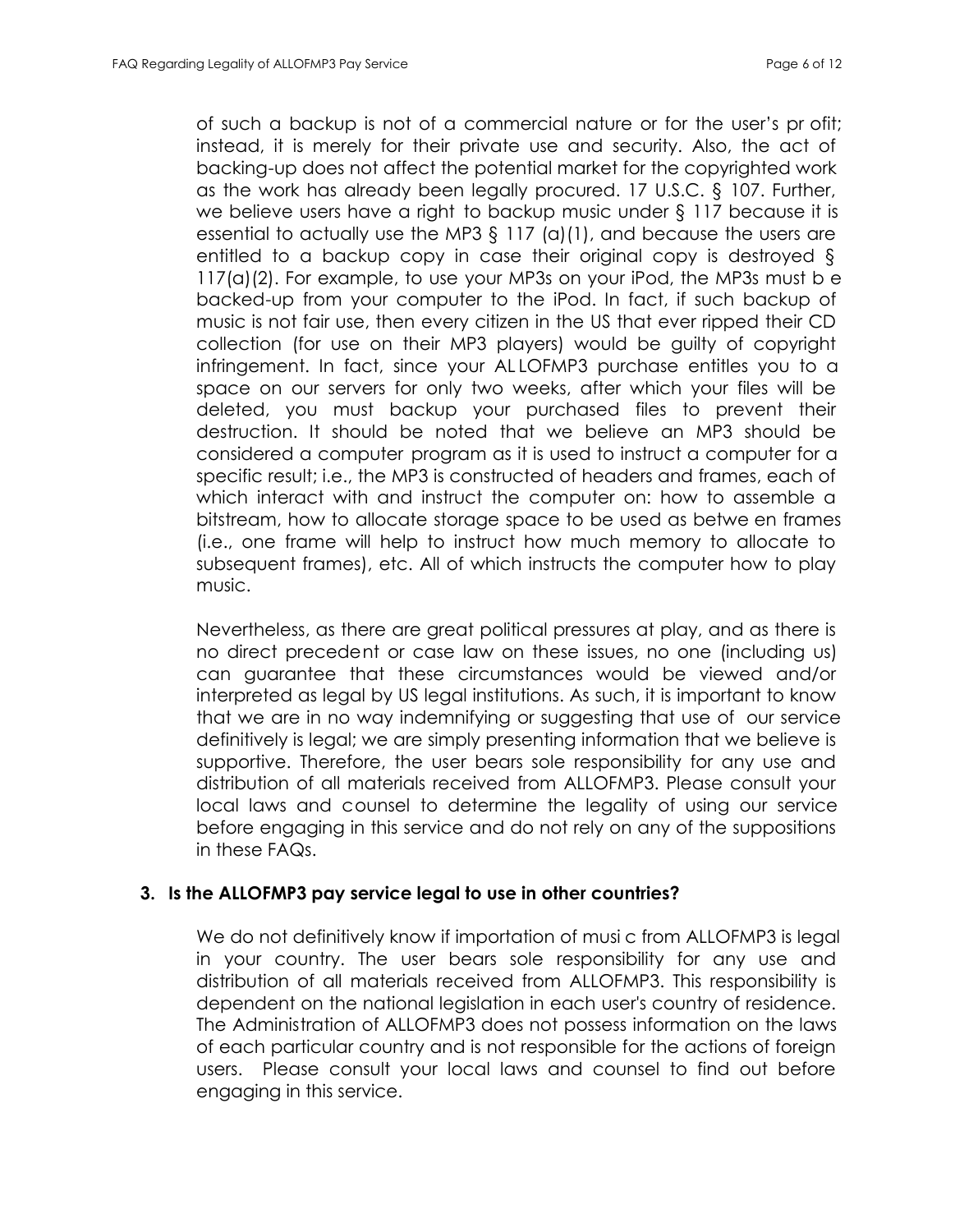### **4. Do you pay artists?**

We pay Russian Licensing Societies 15% for all music. The Russian Licensing Societies will in turn pay the copyright owners, not necessarily the artists. Despite no legal requirement to do so, we are currently considering paying original performing artists 5%, regardless of who owns the copyright to the underlying work.

## **5. Can the copyright owners actually collect from Russian Licensing Societies like ROMS.**

Yes. Similar to Music Licensing Societies in other countries (like ASCAP and BMI in the US), all a copyright owner needs to do is contact the Russian Licensing Societies (e.g., ROMS) and show proof that they own a copyrighted work; after which they can collect accumulated proceeds.

### **6. Do you have the authority to sell downloads?**

Yes we have the authority. We have licenses from the Russian Licensing Societies (see the answer to Question 1, above).

### **7. But do the Russian Licensing Societies have the authority to license downloading to you?**

Yes. Both ROMS and FAIR have the authority. They were both formed under the authority of the Russian Copyright Law (see the answer to Question 1, above).

### **8. Isn't it illegal to sell downloads without permission from the copyright owner? The International Federation of the Phonographic Industry (IFPI) stated "***Under the copyright laws of virtually every country in the world, including Russia, it is illegal to distribute recordings without the permission of the rights owners* **" <http://www.ifpi.org/content/section\_news/20061018.html>**

No; in Russia it is legal to sell downloads without perm ission from the copyright owner (see the answer to Question 1, above).

From the above quote by the IFPI it seems that they are unaware of: (a) the Russian Copyright Law (see the answer to Question 1, above), (b) the notion of sovereignty of a nation state, and (c) the Berne Convention Article 9(2), which supports such sovereignty.

As a matter of Russian legislation, the Russian Copyright Law Article 45(3) allows a non-profit organization like ROMS to include artists works for licensing to third parties without authorization from the artists (see the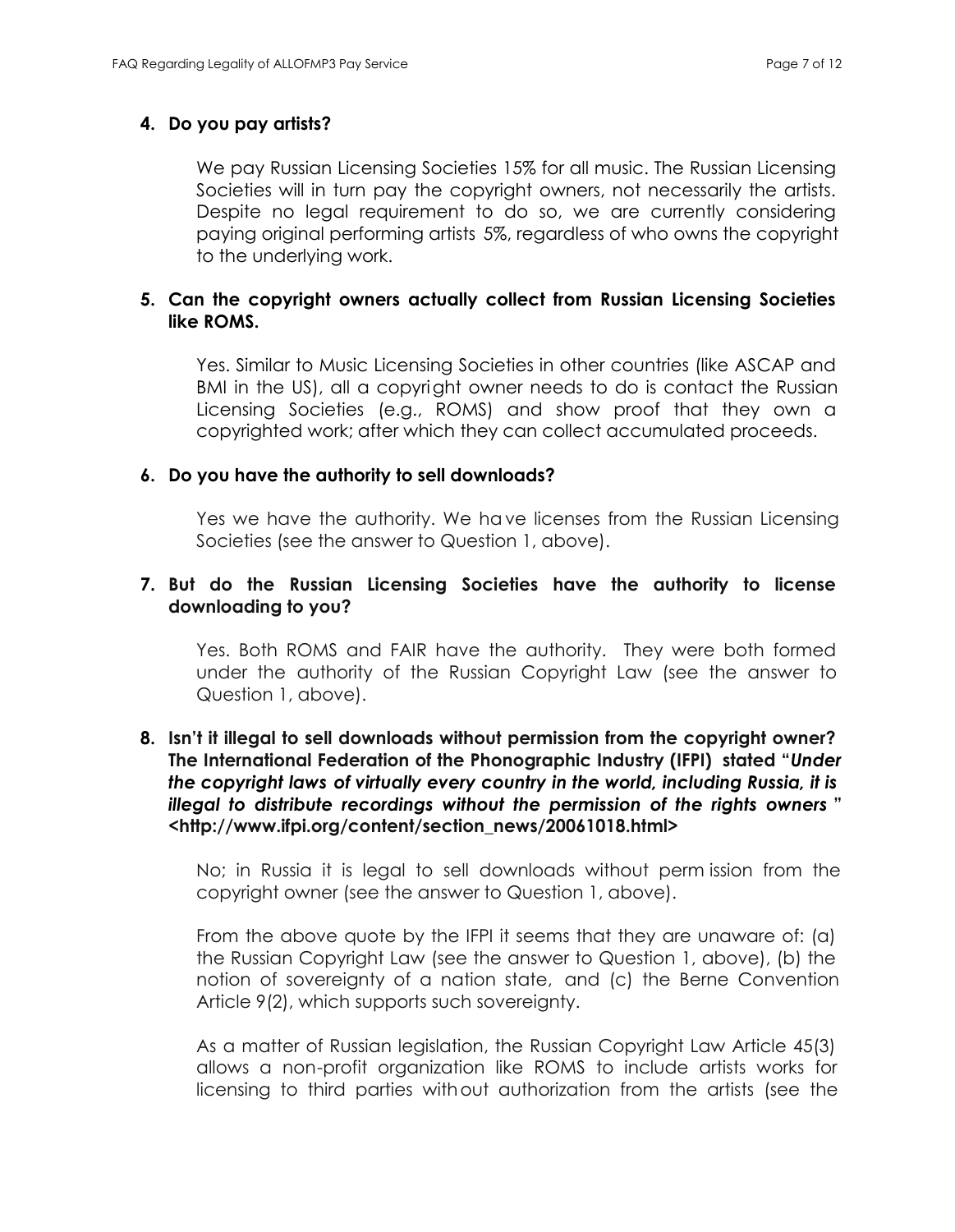answer to Question 1, above). Russia has every right to pass laws that benefit its people as it sees fit, and not as the IFPI sees fit.

The Berne Convention for the Protection of Literary and Artistic Works, Article 9 (2) states:

*(2) It shall be a matter for legislation in the countries of the Union to permit the reproduction of such works in certain special cases, provided that such reproduction does not conflict with a normal exploitation of the work and does no t unreasonably prejudice the legitimate interests of the author. (emphasis added).*

## **9. But didn't a Danish court just block your service?**

Yes. Again, we do not know if our service is legal in every other country (see the answer to Question 3, above). We unders tand and support the move by the ISP Tele2 to appeal the lower court decision and hope their view prevails. However, if the Danish courts and government ultimately decide that such importation is illegal in their country, they are well within their rights as a nation state to decide what is and is not legal for their people. Although we do not agree with their stance, we absolutely support their national sovereignty (see the answer to Question 8, above) and decisions to run their government in a manner of their own choosing.

# **10. But didn't a Spanish court just say downloading private copies was OK in Spain; what's Visa's problem?**

According to certain reports, it appears that charges were dismissed against an individual that downloaded copies for private use wh ere the individual's aim was not to gain wealth. <[http://www.theregister.co.uk/2006/11/03/spanish\\_judge\\_says\\_downloadi](http://www.theregister.co.uk/2006/11/03/spanish_judge_says_downloadi) ng legal/> While we cannot begin to comment on what Visa's problem is, we have heard reports that payment services are being pressured by the IFPI <http://arstechnica.com/news.ars/post/20061019 -8029.[html>, which](http://arstechnica.com/news.ars/) claims that such activities are illegal in "virtually every country in the world." <http://www.ifpi.org/content/section\_news/20061018.html> Apparently, they are unaware that Russia a nd other countries have chosen not to be legislated by outside cartels. They, apparently, are also unaware that many people, companies and banks are uncomfortable with a payment service acting as an adjudicating body, which ultimately controls who can and cannot enter the stream of commerce. <[http://blogs.usatoday.com/maney/2006/10/visa\\_mastercard.html>](http://blogs.usatoday.com/maney/2006/10/visa_mastercard.html) We believe it is inappropriate for them to wield their market position, make arbitrary decisions and take on a role as arbiter of the legality of our (or anyone else's) services. We believe such adjudication falls within the purview of the government of each nation, and there is a chance they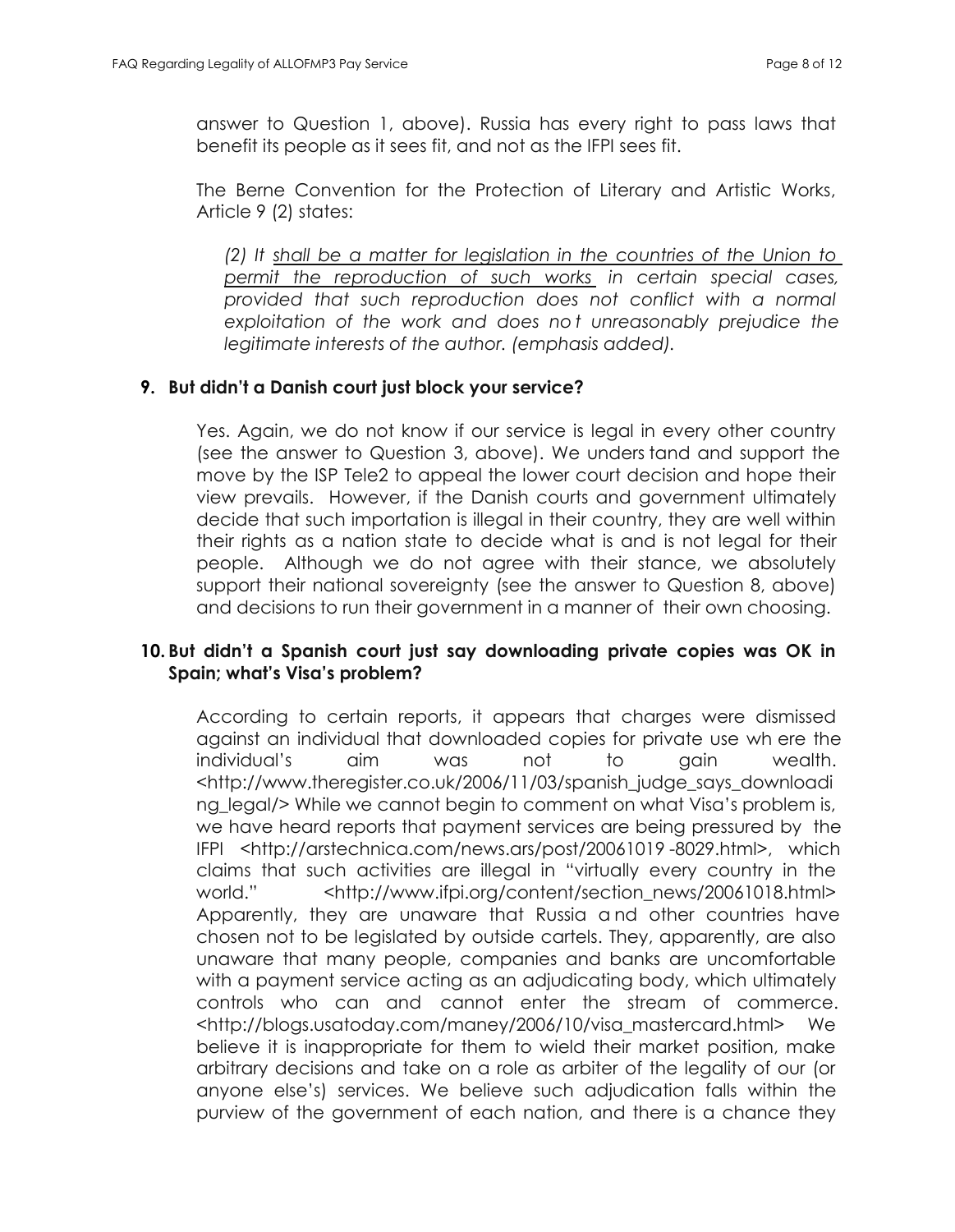are exposing themselves to greater liability by taking on the role of an international monitoring and adjudicating bod y.

## **11. Doesn't ROMS need approval from the IFPI or the RIAA to authorize downloading? They stated** *"ROMS has no mandate from international rights holders to license the site in or outside of Russia " <http://www.nytimes.com/2006/10/18/technology/18musiccnd.html? [bl&ex=](http://www.nytimes.com/2006/10/18/technology/18musiccnd.html) 1161748800&en=2281c87fc53b9c22&ei=5087%0A>*

No. To our knowledge, the IFPI and RIAA are not licensed in Russia, and do not have the authority to dictate Russian policy. Groups like the IFPI seem to be working under the misunderstanding that it is with in the purview of a private cartel outside of a sovereign nation to dictate the laws for the nation state and be the arbiter of fairness and prices for foreign governments. We would argue that such cartels have done a poor job of arbitrating fair returns to the artists or to the enjoyment of the public at large within their own countries, and as such, should refrain from attempting to dictate the policies of foreign governments. Were that the standard, then we are sure French farming coalitions, equally, w ould like to dictate the subsidies that the US provides to its farmers "just because they say so."

## **12. Under the Russian Copyright Laws, do Russian Licensing Societies have to gain approval from the copyright owners to include their works for licenses to others such as ALLOFMP3?**

No. Russian Copyright Law allows non -profit groups such as ROMS to include those works without going to every copyright owner and obtaining explicit approval (see the answer to Question 1, above).

## **13. Is it fair that Russia has laws that al low Russian Licensing Societies like ROMS to include the works of copyright owners without the owner's approval?**

Although fairness is a difficult and very subjective issue, we believe, yes, it is fair. ROMS is fair and so is the Russian Copyright Law for at least three reasons: (1) The law promotes the arts by providing enough incentive for artists to create artistic works, and maximizes enrichment of the people by allowing them to benefit from a wide array of artistic works, (2) this law advances enjoyment for the arts by lowering logistical barriers, and (3) copyright owners are compensated or may opt -out.

1. First, it is important to realize that the average yearly income level of a Russian person is the equivalent of \$4,521 (USD) (or \$86.94 a week), and the average download cost from ALLOFMP3 (approximately \$0.10) represents a more significant percentage of their weekly wage. That is like a US citizen paying \$0.88 (USD) per song (based on a gross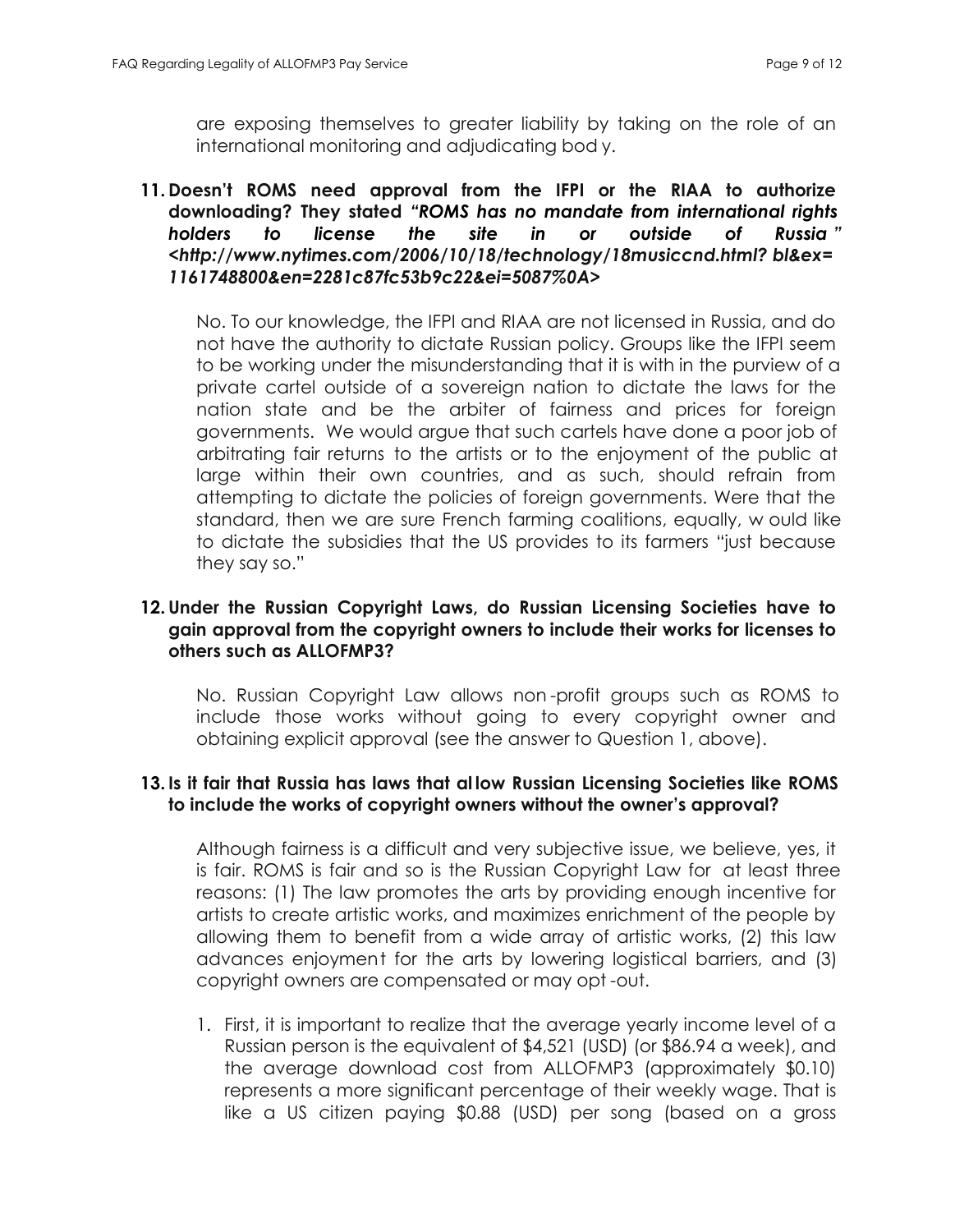average salary of \$39,795). ROMS and all groups that are aut horized under the Russian Copyright Law are non -profit groups. They were formed by Russian artists and copyright owners for collecting money for the use of their works. In fact, ALLOFMP3 sells many downloads of the works of Russian artists, and those artists do receive compensation from the Russian Licensing Societies. There has been no trouble with this arrangement for the vast majority of works being carried by ALLOFMP3 and ROMS as it compensates artists while trying to make the works accessible to as wide an audience as possible.

2. Second, the Russian legislature understood that it is difficult -toimpossible to contend with the bureaucracies of 200+ countries (i.e., every country on earth) with regard to licensing. As is the goal of every country, Russia's goals of a) broadening the views of its people, b) providing access to the greatest variety of quality works that intellectually improve its people, c) improving accessibility to works that foster the intellectual improvement of its people, etc., all wou ld be stymied without its Copyright Law. For example, each foreign country may have one or more music licensing societies, numerous conglomerate copyright holders (e.g., labels), countless individual artists that must be approached, and/or a rat -and-hornet infested nest of contract rights and negotiations that must be contended with. Without a progressive Copyright Law, this complexity leads to an almost infinite number of permutations of regulations that would otherwise make the vast majority of works intr actable to the people at large. Further, most of these works would otherwise become unavailable as no one is maintaining them because of such bureaucracies. As such, the vast majority of these works will fade into history and most people will be denied ever experiencing them, and their artists will likely be denied the audience that they wished would experience their works.

Thus, it is with great foresight that the legislators of the Russian government created a legal copyright structure that allows Russia n Licensing Societies to make artistic works available to the widest possible audience; this further helps to prevent these works from fading into history and preserves them for posterity and furthers culture. And in foreseeing this logistical problem, the Russian legislature provided a mechanism that is similar to the way that libraries work, whereby non profit organizations could license these far -flung works without the authorization of the author.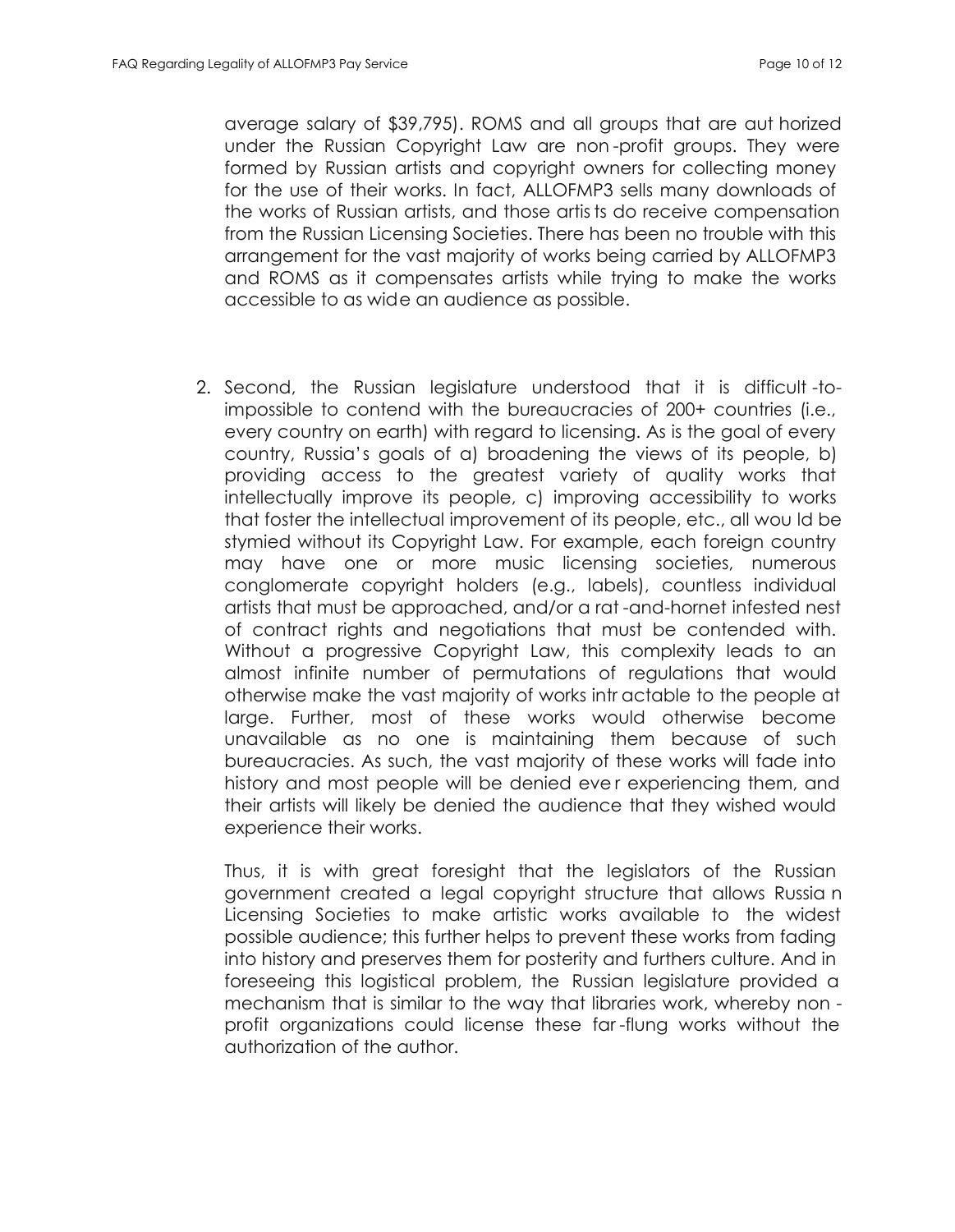This quagmire of bureaucratic incertitude benefits no o ne: not the people, not the artists, and with rare exception, even the vast majority of copyright owners are stunted with regard to clearing, exploiting and otherwise making creative works available widely, regularly, in multiple formats and with certainty. This logistical mire, were it a standard used for books in libraries, would mean the public could not enjoy the vast majority of books as no library could surmount such bureaucracy. The Russian Copyright Law is fair in that it allows Russian Licensing So cieties like ROMS to make such works available so that people can actually enjoy and use these works, rather than have them lost to history because of logistical red-tape that makes the majority of such works unavailable.

We understand that this logistical problem of dealing with orphaned works is so great that the US congress is considering addressing it with the proposed legislation in H.R. 543 <http://thomas.loc.gov/cgi bin/bdquery/z?d109:h.r.05439:>.

3. Finally, the Russian legislature was farsighted enou gh to understand that copyright owners did deserve compensation, and thus the Copyright Law and Russian Licensing Societies allow owners to get their fair share or opt-out. A legitimate copyright owner may request to have their works removed from a Russian Licensing Society, or alternatively, they may request their fair share of the collections. To do so, the owners must simply prove they own the copyrights to such artistic works.

As such, it is our view that this is a very fair system that does promote th e advancement of arts for the enjoyment of the people while compensating legitimate copyright owners.

## **14. If a copyright owner asks to remove a work from a Licensing Society, would ALLOFMP3 remove that work so it could not be downloaded?**

Yes. ALLOFMP3 follows all applicable laws and removes works that are no longer offered under license from the Russian Licensing Societies.

## **15. If a copyright owner can ask to remove a work, how come the major record companies have not simply asked to remove them? Why all the fuss?**

We are unsure. However, if the record companies were not able to prove they owned the copyrights to the works they wanted removed, then they would not be able to have them removed from the Licensing Societies.

## **16. Why wouldn't the record companies be able to and/or not want to prove they have ownership in the copyrights?**